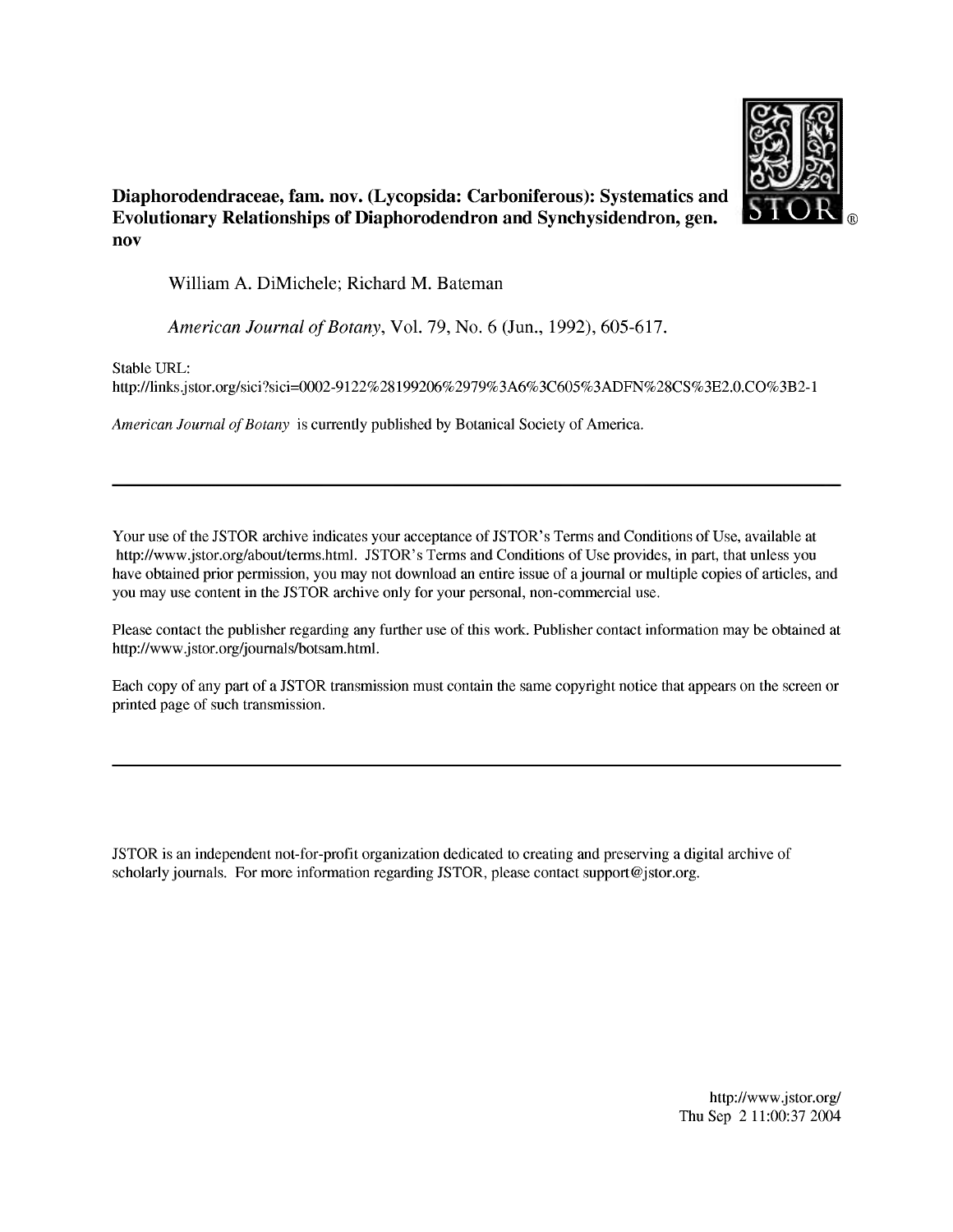# DIAPHORODENDRACEAE, FAM. NOV. (LYCOPSIDA: CARBONIFEROUS): SYSTEMATICS AND EVOLUTIONARY RELATIONSHIPS OF DIAPHORODENDRON AND SYNCHYSIDENDRON, GEN. NOV.<sup>1</sup>

# WILLIAM A. DIMICHELE<sup>2</sup> AND RICHARD M. BATEMAN<sup>3</sup>

Department of Paleobiology, National Museum of Natural History, Smithsonian Institution, Washington, D.C. 20560

*Synchysidendron, gen. nov.,* is segregated from *Diaphorodendron* DiMichele emend. Both genera are determinate, rhizomorphic, arborescent lycopsids that share identical reproductive organs but differ radically in growth architecture and consequently in the timing ofreproduction. Cones in *Synchysidendron* (two species) are borne on late-formed crown branches; in *Diaphorodendron* (three species) cones are borne on deciduous lateral branches, produced over much of the life of the tree The two genera also differ in several characteristics of the stele and periderm. We hypothesize that *Diaphorodendron* gave rise to *Synchysidendron* within their shared Late Carboniferous coal-swamp habitat, by heterochronic suppression of lateral branching during ontogeny. Together, these genera form a highly apomorphic clade, here recognized as the new family Diaphorodendraceae, that is distinguished primarily by siphonostelic axes, a bifacial periderm, distinctive megasporangia, and gulate megaspores.

Arborescent lycopsids dominated peat-swamp forests during most of the Pennsylvanian (Late Carboniferous). These bizarre plants represent the culmination oflycopsid morphological complexity, and demonstrate many unusual developmental, physiological, and ecological features that have no close parallels in the modem flora. Their solutions to the common ecological problems faced by land plants have attracted renewed interest since the lycopsids were recognized as the sister group to the rest ofthe vascular plants(Banks, 1968; Crane, 1990; Bateman and DiMichele, 1991). Thus, the attributes of these most complex and highly derived lycopsids probably evolved independently of superficially similar features in the sphenopsids, ferns, and seed plants: examples include central root systems, the tree habit (arboreousness), siphonosteles, vascular cambium (arborescence), phellogen, leaves, and seedlike reproductive organs. In addition, their unique shootlike stigmarian root systems (e.g., Eggert, 1972; Rothwell and Erwin, 1985) may have been photosynthetic, dictating ecological dynamics in the extensive wetland ecosystems that they dominated (Phillips and DiMichele, in press).

Recently, far greater taxonomic diversity has been recognized in this group than previous studies suggested. Most of this diversity has been described at the generic level, largely as a consequence of studies of anatomically preserved specimens. These studies were designed to reconstruct conceptual "whole plants" and thereby determine their growth forms and life histories (DiMichele, 1979a, b, 1980,1983; Bateman and Rothwell, 1990; Bateman and DiMichele, 1991; Bateman, in press).

<sup>1</sup> Received for publication 8 July 1991; revision accepted 19 February 1992.

The authors thank Tom L. Phillips (University of Illinois) for access to collections and for providing peels of the type specimen of *Synchysidendron;* and Mary Parrish (Smithsonian Insitution) for preparation of the final versions of the figures. This research was supported by a Smithsonian postdoctoral research fellowship to RMB.

<sup>2</sup> Author for correspondence.

<sup>3</sup> Current address: Departments of Earth and Plant Sciences, University of Oxford, Parks Road, Oxford, OXl 3PR, U.K.

Two additional factors have prompted the proliferation of genera; both are related to the increasing rigor with which phylogenies are being constructed by systematists. First, classifications using only the compressed remains of arborescent lycopsid axes were constrained to external characteristics of the vegetative axes. Thus, the epitome ofarborescent lycopsids, *Lepidodendron,* traditionally had been delimited solely by the greater vertical than horizontal dimension of its diamond-shaped leaf bases (leaf cushions). Studies of anatomically preserved specimens revealed extensive diversification in reproductive and vegetative morphology, concomitant with conservation of the leaf-base shape. In other words, vertically elongate leaf cushions represent the primitive morphological state in this group of plants. The tradition of lumping diversity based on this shared primitive characteristic obscured the true evolutionary diversity and the pattern ofevolutionary diversification within this group.

Second, segregation ofnew genera from *Lepidodendron sensu lato* left a residual group of species that still contained several disparate lineages. The breakup ofthis paraphyletic group into monophyletic genera led to an increasingly narrowly delimited and more meaningful concept of the genus *Lepidodendron.* The recent segregation of *Hizemodendron* (Bateman and DiMichele, 1991) further disaggregated the paraphyletic *Lepidodendron* complex.

### THE NEW FAMILY DIAPHORODENDRACEAE AND NEW GENUS *SYNCHYSIDENDRON*

*Rationalefor recognition ofnew taxa—The* recognition of a new family and genus of arborescent lycopsid was prompted by a detailed phylogenetic analysis ofthis group (Bateman, DiMichele, and Willard, in press). The genus *Diaphorodendron sensu* DiMichele (1985) proved to be supported by more synapomorphies than the widely recognized families Lepidodendraceae and Sigillariaceae, justifying its elevation to family status. However, the genus as originally conceived was shown to encompass two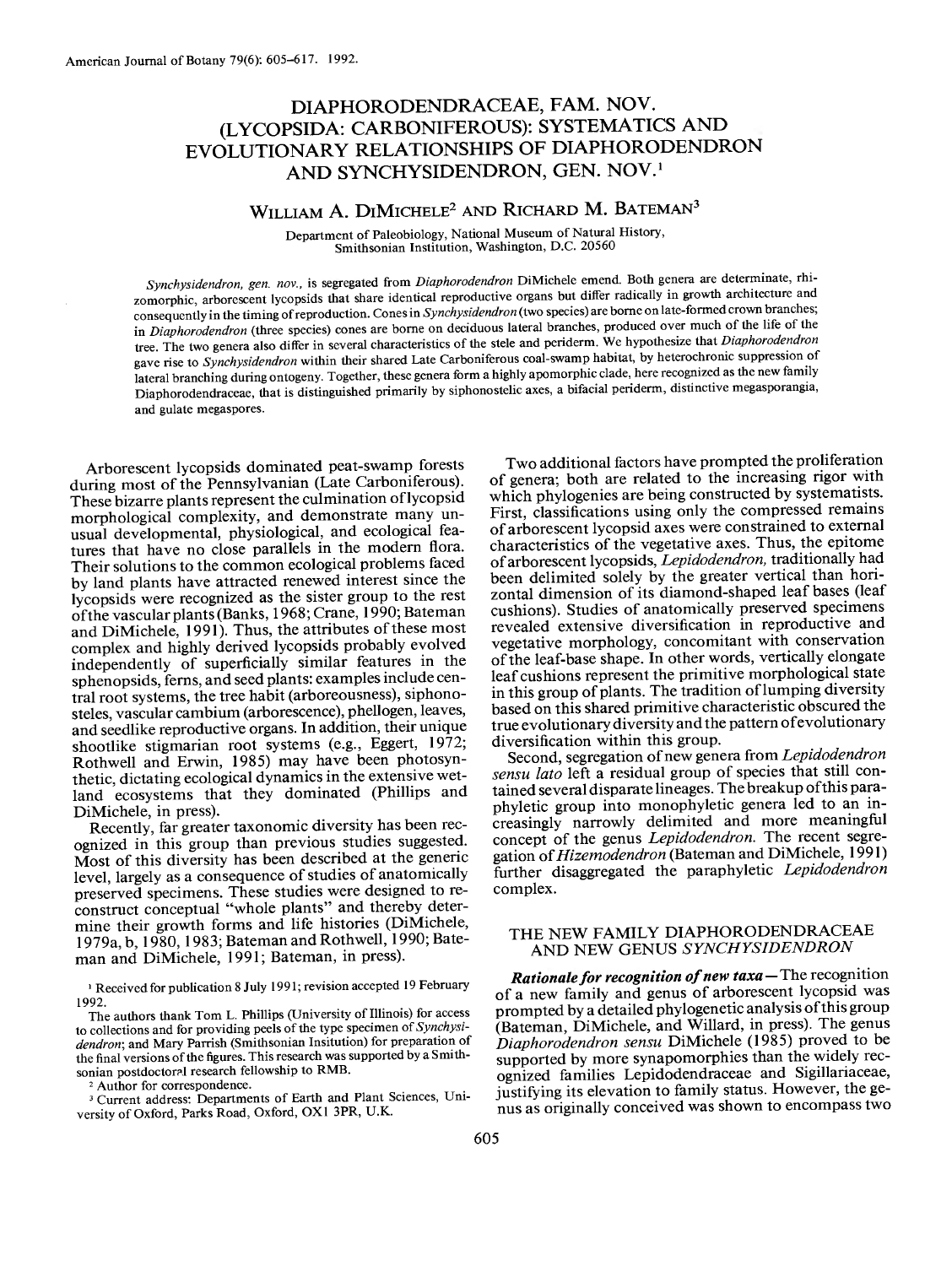TABLE 1. *Synapomorphies delimiting the Diaphowdendraceae. Homoplastic synapomorphies are reversals (—) or parallel acquisitions (=); nonhomoplastic characters are considered more reliable (data and character numbersfrom Bateman, DiMichele, and Willard, in press; see also Fig. 16)*

| Character     | Apomorphic state                                            |  |  |
|---------------|-------------------------------------------------------------|--|--|
|               | Vegetative axes                                             |  |  |
| 14            | Siphonostele                                                |  |  |
| $15 -$        | Stelar medullation lost                                     |  |  |
| $35=$         | Thin-walled parenchyma surrounds trace in outer cor-<br>tex |  |  |
| 38            | Phellem and phelloderm histologically differentiable        |  |  |
| 41            | Periderm bifacial                                           |  |  |
| Leaf bases    |                                                             |  |  |
| $56=$         | Upper field plicate                                         |  |  |
| $58 =$        | Lateral line separates upper and lower fields               |  |  |
| Cones         |                                                             |  |  |
| 79            | Sporangium wall heterocellular                              |  |  |
| $82 =$        | Megasporophyll alations short and horizontal                |  |  |
| 86            | Megasporangium strongly dorsiventrally flattened            |  |  |
| 88            | Megasporangium dehiscence proximal                          |  |  |
| <b>Spores</b> |                                                             |  |  |
| 94            | Megaspore gulate                                            |  |  |
| $107=$        | Microspore with crassitude equatorial thickening            |  |  |
| 110           | Microspore contact face granulo-foveolate                   |  |  |
| 114           | Microspore distally papillate                               |  |  |

morphologically distinct lineages that needed to be distinguished repeatedly in discussions of vegetative characters and overall growth habit. Thus, the circumscription of the new genus reflects our philosophy of segregating, at this taxonomic level, groups with distinctive architectures and anatomies (Bateman and DiMichele, 1991; Bateman, in press). The decision to segregate the new genus *Synchysidendron* from *Diaphorodendron* within the Diaphorodendraceae was made more difficult by the apparently identical reproductive organs borne by all species of both genera. Nonetheless, we do not expect evolution to proceed in such a stereotyped fashion that reproductive morphology should, a priori, be weighted more heavily than profound divergence in vegetative features, including growth habit and life history attributes. As is demonstrated below, *Synchysidendron* and *Diaphorodendron* are separated by a large suite of morphological differences. Each genus contains a few well-known species that have been shown to differ in details of their characteristic morphological attributes (DiMichele, 1985; Bateman, Di-Michele, and Willard, in press).

*Materials—*The following descriptions are based on anatomically preserved specimens from coal balls. All come from coals of the United States and Europe, which are listed for each genus (in ascending stratigraphic order):

*Synchysidendron:* Rock Springs Coal of Tennessee, Mineral and Fleming Coals of Kansas, Springfield Coal of Indiana, Herrin Coal of Illinois, Baker (No. 13) Coal of western Kentucky. All are of Middle Pennsylvanian age. In European terminology, the Rock Springs Coal is of Westphalian C age, whereas all other coals are from the Westphalian D (Phillips, Peppers, and DiMichele, 1985).

*Diaphorodendron:* Union Seam of England, Bouxharmont Seam of Belgium, Katharina Seam of Germany, Hamlin Coal of Kentucky, several unnamed coals of Iowa, Buffaloville Coal of Indiana, unnamed Indiana coal equivalent to the Murphysboro Coal of Illinois, Secor Coal of Oklahoma, Bevier Coal of Kansas, Colchester Coal of Illinois, Summum Coal ofIllinois, Iron Post Coal ofOklahoma, Springfield Coal of Illinois and Indiana, Middle Kittaning Coal of Ohio, Upper Freeport Coal of Ohio, Herrin Coal of Illinois, Baker (No. 13) Coal of Kentucky, Danville Coal of Indiana. These coals are of Lower and Middle Pennsylvanian age equivalent to the Westphalian A through Westphalian D of Europe (DiMichele, 1981; Phillips, Peppers, and DiMichele, 1985).

*Taxonomy—\n* this section we describe formally the new family and new genus, and emend the description of *Diaphorodendron.* More rigidly cladistic descriptions of taxa are presented in Tables 1-3.

Diaphorodendraceae, *fam. nov.*

Familial description: Arborescent lycopsids. Protostelic

TABLE 2. Character states separating Synchysidendron and Diaphorodendron. States apomorphic in the broader context of the analysis of the arborescent lycopsids performed by Bateman, DiMichele, and Willard (in press; see also Fig. 15 of this paper) are asterisked, and placed in parentheses where homoplastic. Alternative states for characters 42-43 and 44-45 were treated as alternative apomorphies relative to other plesiomorphic states found in more primitive arborescent lycopsids but not in the Diaphorodendraceae; thus, they have not been polarized in this more restricted context (data and character numbers from Bateman, DiMichele, and Willard, in press, Fig. 6; see also Fig. 16 of this paper)

| Character                                                   | Diaphorodendron            | Synchysidendron                                       |
|-------------------------------------------------------------|----------------------------|-------------------------------------------------------|
| Overall habit                                               |                            |                                                       |
| Dichotomy of trunk apex:                                    | Infrequent or absent $(*)$ | Frequent                                              |
| Lateral branches and/or cone peduncles borne on:<br>6.      | Excurrent trunk $(*)$      | Dichotomous crown                                     |
| Number of cones borne on lateral branches:                  | More than one $(*)$        | One.                                                  |
| Vegetative axes                                             |                            |                                                       |
| Pith:<br>17                                                 | Not solidly parenchymatous | Solidly parenchymatous*                               |
| Deep parenchymatous invaginations or radial partings:<br>20 | Absent                     | Present*                                              |
| Rays:<br>31                                                 | Homogeneous                | Heterogeneous*                                        |
| 42-43 Phelloderm:                                           | Uniform                    | Alternating bands of thin- and thick-<br>walled cells |
| 44–45 Leaf cushion retention mechanism:                     | Interarea fissuring        | Tangential interarea expansion                        |
| Cones                                                       |                            |                                                       |
| 74 Pith in trace of peduncle or lateral branch:             | Present $(*)$              | Absent                                                |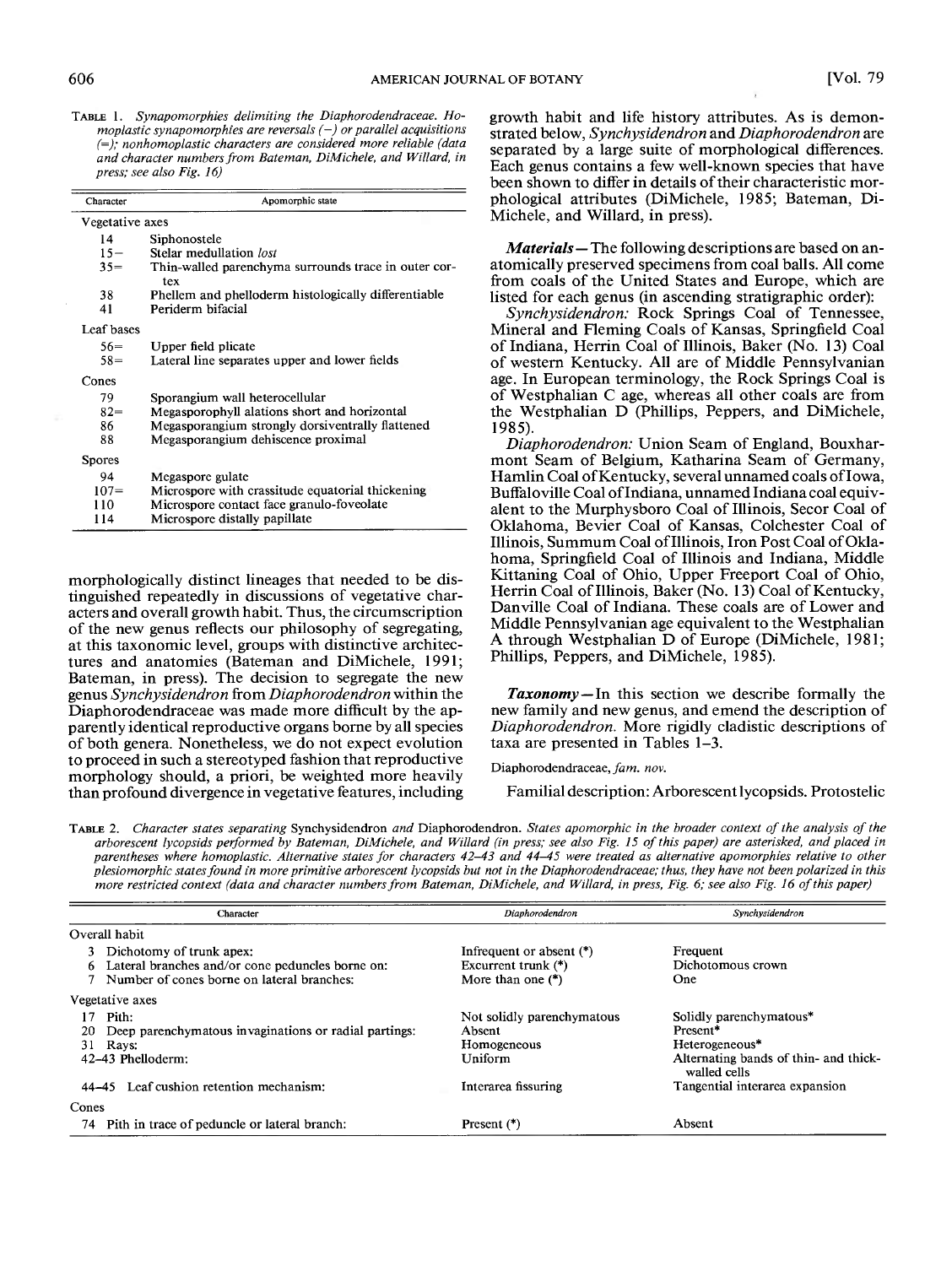to siphonostelic. Primary xylem maturation centripetal (exarch). Cortex three-zoned; outer cortex composed of weakly to strongly radially alternating areas of thick- and thin-walled cells. Periderm bifacial, phellem and phelloderm histologically differentiable; phelloderm composed of tangential arcs of alternating thicker- and thinner-walled cells. Leafbases with distinct leafscar in upper half, keeled, parichnos confined to foliar scar, ligule pit present above scar, overall tangential height greater than width. Separate megasporangiate and microsporangiate cones, assignable *Xo Achlamydocarpon varius:* sporangium wall heterocellular, megasporangium strongly dorsiventrally flattened with proximal dehiscence. Megaspore assignable to *Cystosporites:* gulate. Microspore assignable to *Granisporites*: circular to rounded triangular amb, scabrate proximal surface, minutely granulose to granulo-foveolate distal surface, variable number oflarge, round grana distributed sparsely across distal surface and equatorial region.

Type species: *Diaphorodendron vasculare* (Binney) DiMichele (DiMichele, 1985).

## *Synchysidendron* DiMichele and Bateman, *gen. nov.*

Generic description: Arborescent lycopsids. Stelar pith present in all but stem base and ultimate branches, composed of compact cylindrical parenchyma cells. Protoxylem exarch (centripetal maturation), distributed m continuous layer at margin of tracheary cylinder without noticeable clustering or projection. Longitudinal parenchyma areas, multiple cells wide and high, present in primary xylem cylinder, areas appear to dissect the outer primary xylem margin in cross-sectional view, and in large axes dissect primary xylem into discrete wedges.

Cortex three-zoned. Inner cortex of compact, barrelshaped parenchyma. Middle cortex of thin-walled parenchyma. Outer cortex largely of homogeneous, elongate, thick-walled parenchyma cells; areas of thinner-walled cells around leaf traces impart weak radial alternation of thick- and thin-walled cell areas in outer cortex.

Leaf traces originate by direct angular departure from xylary margin. Traces are ensheathed adaxially and laterally within middle cortex by cells with inner cortical characteristics. Cells like those ofthe middle cortex persist abaxial to trace through outer cortex and into leaf base.

Leaf bases developed as leaf cushions with distinct leaf scar. Parichnos confined to foliar scar. Cushions somewhat protuberant, generally with greater vertical than horizontal dimension when measured tangentially but approaching equidimensionality in smaller branches. Lower keel generally with several distinct plications; weaker upper keel without plications. Below leaf scar, at upper end of keel, depression or groove is formed by folding of the cushion surface; depression is particularly distinct in tangential section or surface view. Ligule pit deep, bulbous, opens immediately above leaf scar and extends back at slight angle into leaf cushion. Ligule is ovoid in shape, lacking distinct differentiation between stalk and apex.

Secondary xylem present, attenuating into terminal branches. Large rays, multiple cells wide and high, present in larger axis segments. Large rays connect directly with multicellular parenchymatous partings in primary xylem. Periderm present, bipartite, with greatest development centripetally (phelloderm). Phelloderm composed of

TABLE 3. *Apomorphies delimiting the species* o/Diaphorodendron *and* Synchysidendron. *Homoplastic apomorphies are reversals (-) or parallel acquisitions (=); true (nonhomoplastic) autapomorphies are asterisked (data and character numbersfrom Bateman, DiMichele, and Willard, in press; see also Fig. 15 ofthis paper)*

| Character                   | Apomorphic state                                     |  |  |  |
|-----------------------------|------------------------------------------------------|--|--|--|
|                             | Diaphorodendron vasculare-D. scleroticum             |  |  |  |
| 30                          | Lateral branches with secondary xylem                |  |  |  |
| D. vasculare                |                                                      |  |  |  |
| (None)                      |                                                      |  |  |  |
| D. phillipsii               |                                                      |  |  |  |
| $36*$                       | Outer cortex-periderm transition marked by cavities  |  |  |  |
|                             | D. scleroticum                                       |  |  |  |
| $4*$                        | Lateral branches persistent                          |  |  |  |
| $68 =$                      | Foliar vascular strand dorsiventrally flattened      |  |  |  |
| $70=$                       | Foliar vascular strand with lateral abaxial grooves  |  |  |  |
| Synchysidendron dicentricum |                                                      |  |  |  |
| $19*$                       | Pith parenchyma with secondary wall thickenings      |  |  |  |
| $33 -$                      | Intracortical leaf-trace sheath secretory cells lost |  |  |  |
|                             | S. resinosum                                         |  |  |  |
| 18*                         | Pith parenchyma with secretory cells                 |  |  |  |
| $34*$                       | Intracortical leaf-trace sheaths adaxial             |  |  |  |

weakly alternating tangential bands of thicker- and thinner-walled cells. Thinner-walled cells tend to compress or degrade, forming tangential arcs to rings of small cavities in phelloderm. Phellem relatively homogeneous, somewhat resinous. Distinct areas of tangential cellular expansion develop between leaf bases, expressed surficially as flat, ribbonlike interareas.

Growth determinate. Extensive crown present only in terminal phases of development, formed by near-isotomous apical branching. Cones borne on minor branches of strong anisotomies with protostelic architecture. Cone branches produced on portions of crown lacking wood, and thus presumed near ends of crown branches. Overall reproductive habit is monocarpic, with high late-stage reproductive allocation.

Rooting organs of stigmarian rhizomorph-type. Rhizomorph periderm similar to that of stem. Lateral appendages (rootlets) lack connectives.

Cones assignable to *Achlamydocarpon varius,* megaspores to *Cystosporities varius,* and microspores to *Granisporities medius.*

Etymology: 'Synchysis' is a Greekword ofneuter gender meaning comixture or confusion, reflecting the confusion of this genus with *Diaphorodendron,* and of both genera with *Lepidodendron*. 'Dendron' is a Greek word of neuter gender meaning tree.

Illustrations: The anatomy of *Synchysidendron* is illustrated in Figs. 1-13. Figure 14b illustrates generalized habit.

#### *Synchysidendron resinosum, sp. nov.*

Species diagnosis: Vegetative and reproductive characters as described for genus. Cells containing dark contents, which appear amorphous and fill cell lumens, present in pith, inner cortex, on adaxial side and flanks of leaf traces within middle cortex, and outer cortex particulariy at inner margin. Dark cells may be present in any com-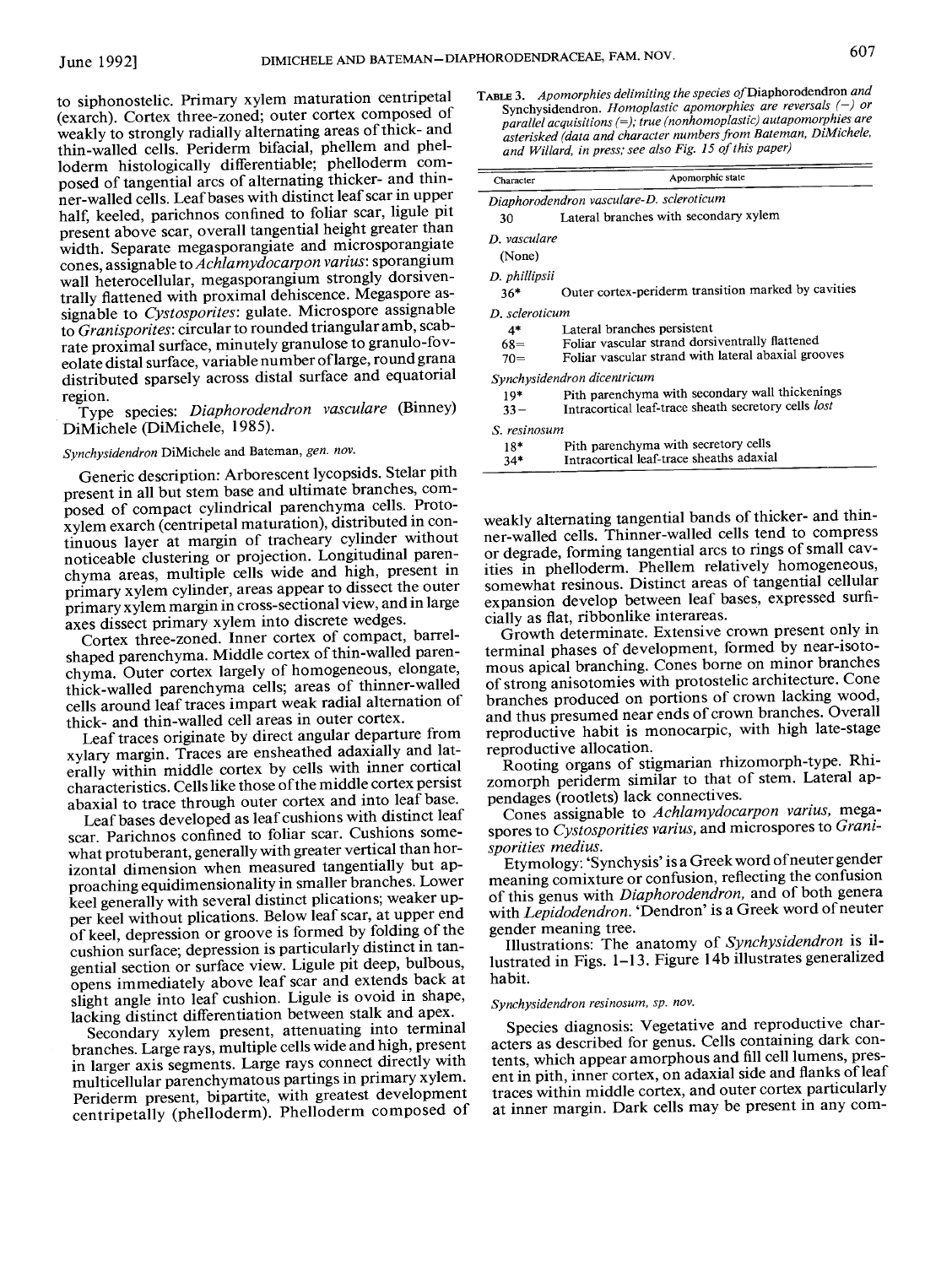

*Figure Abbreviations* (Figs. 1-13): All are mounted acetate peels photographed in transmitted light, except Fig. 1, which was photographed unmounted with reflected light. Sections: TS, transverse section; MLS, median longitudinal section; TLS, tangential longitudinal section; OS, obhque section.

Figs. 1-4. Synchysidendron *resinosum* unless otherwise stated. 1. TS of axis (holotype); characteristic features include division of stele and secondary xylem into wedge-shaped sections, resinous cells in pith, lunate sheaths of resinous cells surrounding leaf traces adaxially, weakly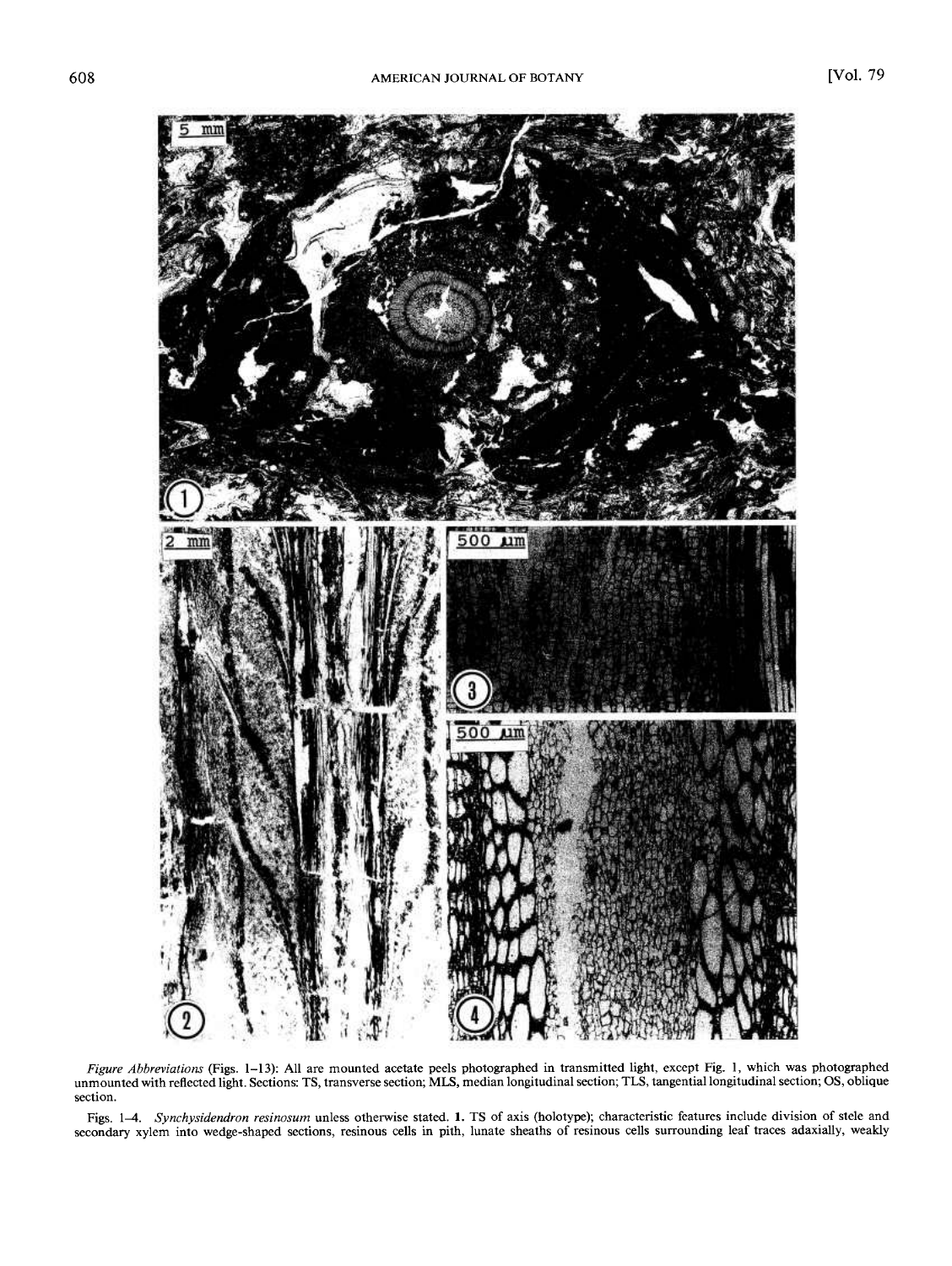bination of these tissue layers, in varying densities or absent in rare cases.

Holotype: Specimen Number 29138, Department of Plant Biology, Paleobotanical Collections, University of Illinois, Urbana, IL.

Four duplicate cellulose acetate peels of holotype (slice C-top) are housed in the Paleobotanical Collections, National Museum of Natural History, Smithsonian Institution, Washington, DC. USNM Number 455481 (455481-1 is illustrated in Fig. 1).

Holotype is from the Sahara Mine No. 6, 8 km southwest of Harrisburg, Saline County, IL (see Phillips and DiMichele, 1981, Fig. 7.2, for locality details). Specimen is from the Herrin (No. 6) Coal, Carbondale Formation; it is of Desmoinesian age (Westphalian D) of the late Middle Pennsylvanian (Phillips, Peppers, and DiMichele, 1985). This is *''Synchysidendron* sp. nov." of Bateman, DiMichele, and Willard (in press).

Etymology: The species name *resinosum* refers to the diagnostic dark cells in tissues of the pith and cortical regions.

Illustrations: The characteristics of Synchysidendron resinosum are illustrated in Fig. 1 (cross section of holotype), Figs. 2 and 6 (longitudinal sections of stems), Fig. 3 (longitudinal section of stele), Fig. 5 (cross section of stele and wood), Figs. 8-10 (tangential longitudinal sections of leaf cushions), and Figs. <sup>11</sup> and 13 (cross sections of representative stems).

Synchysidendron dicentricum (C. Felix) DiMichele and Bateman.

Basionym: *Lepidodendron dicentricum* C. Felix. 1952. *Annals of the Missouri Botanical Garden,* 38: 275, Figs. 8, 10-16, 18-22.

Lectotype: Specimen number WCB 781, designated in W. A. DiMichele. 1979b. *Palaeontographica,* Abt. B, 171: 133. Peels of type specimen also are housed in the Paleobotanical Collections, Department of Plant Biology, University of Illinois, Urbana, IL.

Synonymy: *Diaphorodendron dicentricum* (C. Felix) DiMichele. *\9%5. SystematicBotany, 10:455. Lepidodendron schizostelicum Arnold.* 1960. *Contributionsfrom the Museum of Paleontology, University of Michigan,* 15:255, Plates 1-4 (ten figures). Holotype, Number 36880, University of Michigan, Museum of Paleontology.

Emended species diagnosis: Vegetative and reproductive characters as described for genus. Cells of pith bear helical to scalariform thickenings on cell walls. Thickenings may occur on all cells, or cells with wall thickenings may be scattered throughout the pith without apparent order.

Illustrations: Selected anatomical characteristics of *Synchysidendron dicentricum* are illustrated for comparison with S. resinosum: Fig. 4 (longitudinal section of

stele). Fig. 7 (cross section of stele), and Fig. 12 (cross section of representative stem).

Although not appropriate for the diagnosis, it is noteworthy that *S. dicentricum* has not been observed to have secretory cells in any of its tissues. Only the derived histological traits borne by each ofthe *Synchysidendron* species allow their separation; they do not differ in fundamental aspects of tissue zonation or organization. The occasional lack of resinous cells in the parenchymatous tissues of *S. resinosum* appears to be an ecophenotypic response to brackish-water conditions (DiMichele, 1979b).

The segregation of *Synchysidendron* from *Diaphorodendron* necessitates emendation of the latter genus.

### *Diaphorodendron* DiMichele, emend. DiMichele and Bateman.

Emended generic description: Arborescent lycopsids. Mixed protostele with ratio of parenchyma to tracheids increasing toward core. Stelar parenchyma of smaller diameter and shorter length than tracheary cells. Protoxylem exarch (centripetal maturation), distributed continuously at the margin of the tracheary cylinder, without noticeable clustering or projection.

Cortex three-zoned. Inner cortex of compact, barrelshaped parenchyma. Middle cortex of thin-walled parenchyma. Outer cortical parenchyma composed of thickwalled, vertically elongate cells surrounding areas of thinner-walled cells associated with leaftraces, which imparts strongly developed alternation of thick- and thinwalled cell areas to outer cortex.

Leaf traces originate by direct angular departure from xylary margin. Ensheathment ofleaftraces in middle cortex by cells with inner cortical characteristics poorly developed. Cells with middle cortical characteristics persist abaxial to trace through outer cortex and into leaf base.

Leafbases developed as leaf cushions with distinct leaf scar. Parichnos confined to foliar scar. Cushions only slightly protruding from stem surface, higher than wide in tangential view on axes of all diameters. Lower keel generally with several distinct plications; upper keel may have one to several plications. Ligule pit shallow, narrow, and tends to be vertically oriented, opening just above the leaf scar. Ligule small, ovoid, often filling ligule pit.

Secondary xylem present, attenuating into or absent from lateral, cone-bearing branches. Periderm present; bipartite, with greatest development centripetally (phelloderm). Phelloderm composed of distinctly alternating arcs or rings of thicker- and thinner-walled cells. Thinnerwalled cells degrade or collapse, forming distinct zones of cavities alternating tangentially with areas of thickwalled cells, best developed in larger axis segments. Homogeneous phellem of densely packed cells, generally yellowish and resinous in character; phellem quite thick in

dictyoxylon outer cortex, and periderm with alternating tangential bands of thicker- and thinner-walled cells. University of Illinois Coal-ball 29138; duplicate peels: USNM 455481-1, ×2. 2. RLS of axis illustrating resinous cells adaxial to leaf traces in middle cortex, and scattered in pith. University of Illinois slide I 14647, × 5. 3. RLS of stele illustrating distinct size difference between pith parenchyma cells and innermost metaxylem tracheids (at right in photograph). University of Illinois slide I 14785, x 30. 4. *S. dicentricum*, OS of stele illustrating size disparity between pith parenchyma and innermost metaxylem tracheids, as in *S. resinosum*, and presence of parenchyma with secondary wall thickenings, the diagnostic character for this species. University of Illinois slide I 14645,  $\times 30$ .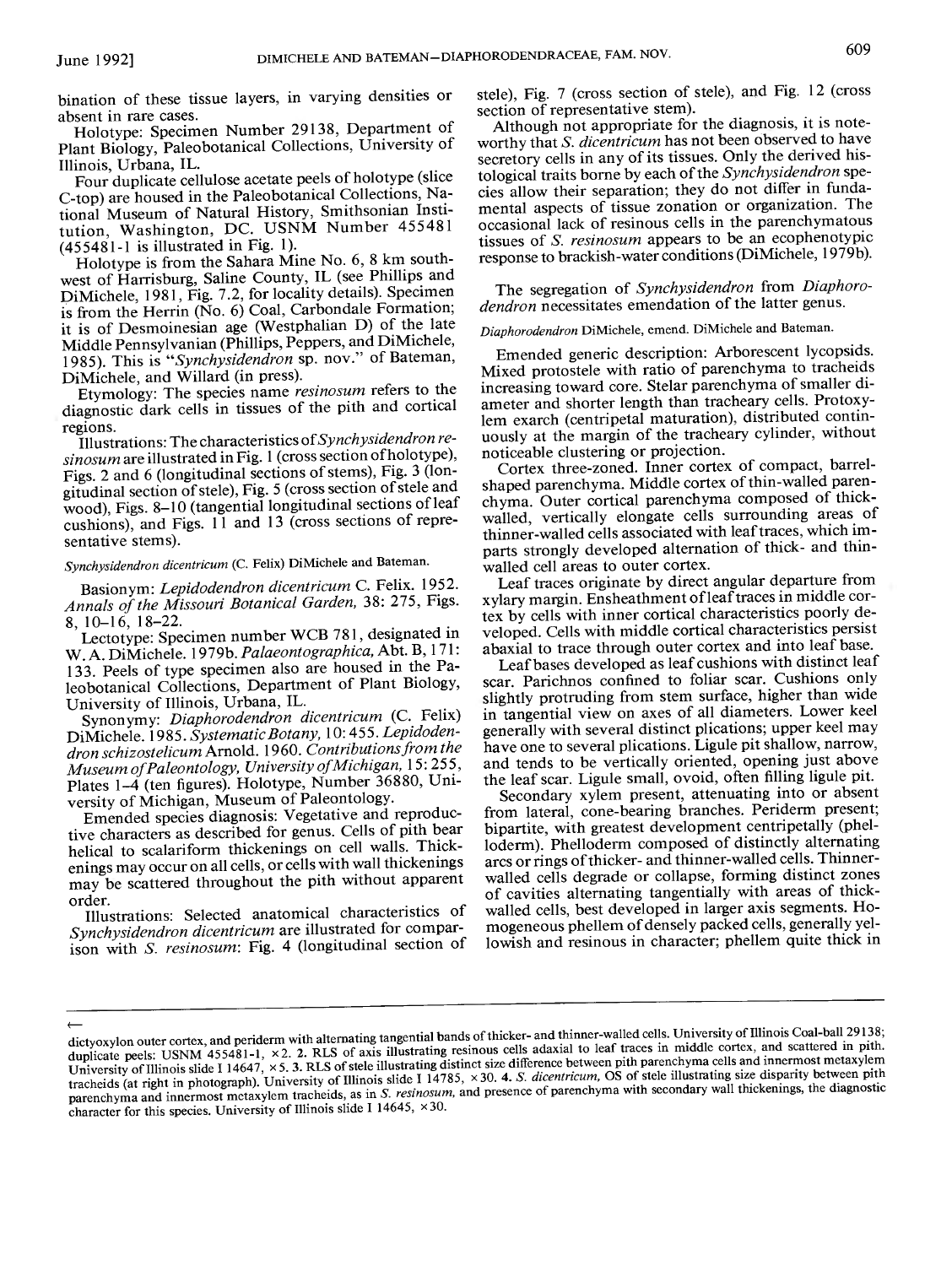

Figs. 5-10. *Synchysidendron resinosum* unless otherwise stated. 5. TS of stele. Primary xylem is divided into wedges by radial-longitudinal parenchymatous partings; these partings pass into the secondary xylem, permitting primary xylem and wood to fracture as a unit (note fragment on left displaced from the main xylem cylinder). University of Illinois coal ball 4800 Bl, x5. 6. RLS of axis with little resinous parenchyma. University of Illinois slide I 14780, x5. 7. *S. dicentricum,* TS of stele; primary and secondary xylem divided into distinct wedges by radiallongitudinal parenchymatous partings (cf. Fig. 5). University of Illinois slide I 14673, ×5. 8. TLS of medium-sized leaf bases; note groove below leaf trace. University of Illinois slide I 14675, ×5. 9. TLS of small leaf bases; leaf trace, flanking foliar parichnos, and ligule pit above trace, are well marked. University of Illinois Coal-ball 7740C, slide 14 of series, ×5. 10. TLS of large leaf bases. University of Illinois Coal-ball 16785, ×5.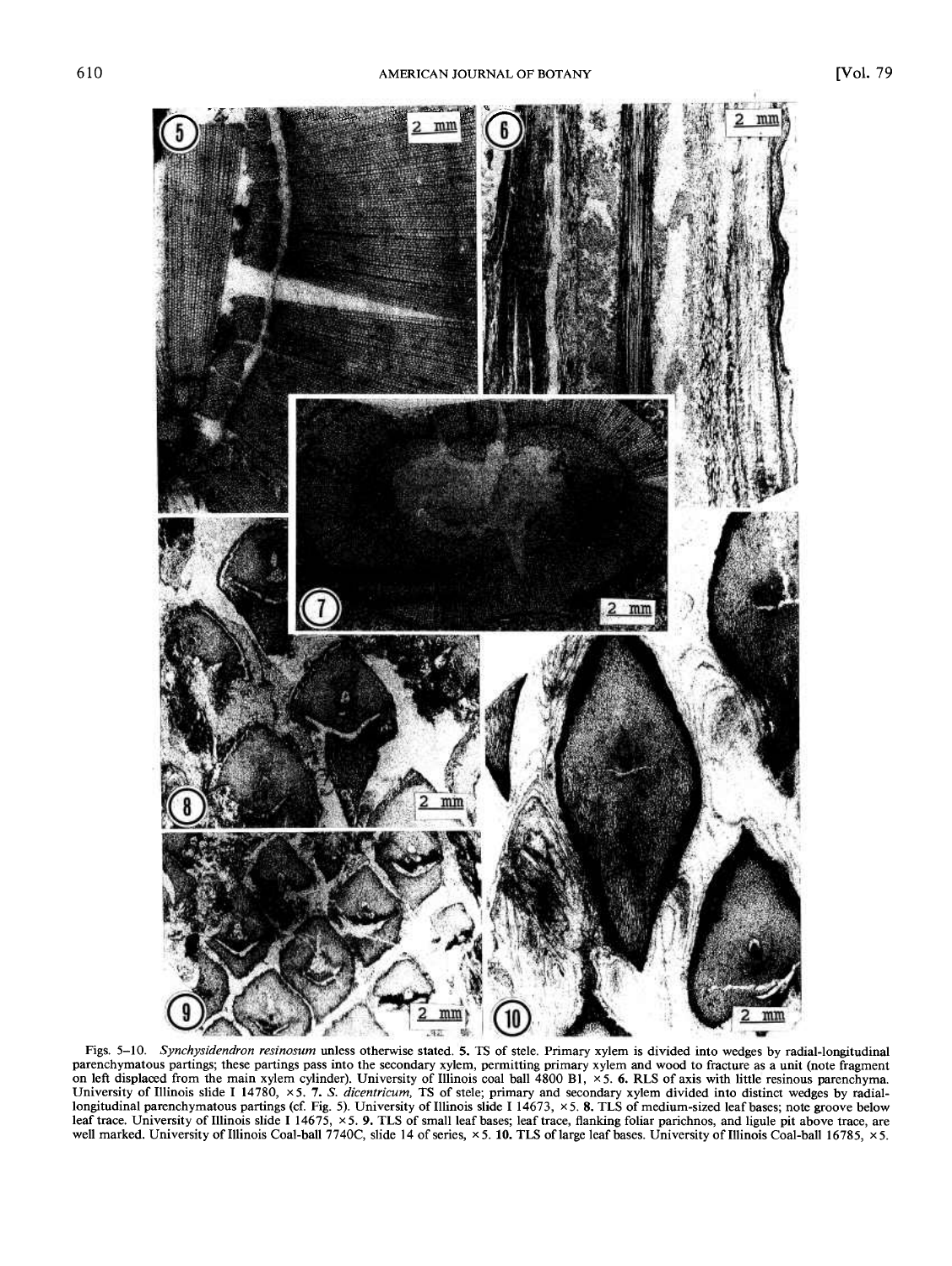

Figs 11-13 *Synchysidendron resinosum* unless otherwise stated. 11. TS of axis with only minor development of resinous cells at inner margin of outer cortex. University of Illinois Coal-ball 9681, x5. 12. *S. dicentricum,* OS of axis entirely lacking resinous cells. University of Illinois slide I 14637,  $\times$  5. 13. TS of axis with typically developed resinous cells in pith and cortex. University of Illinois Coal-ball 15513,  $\times$  5.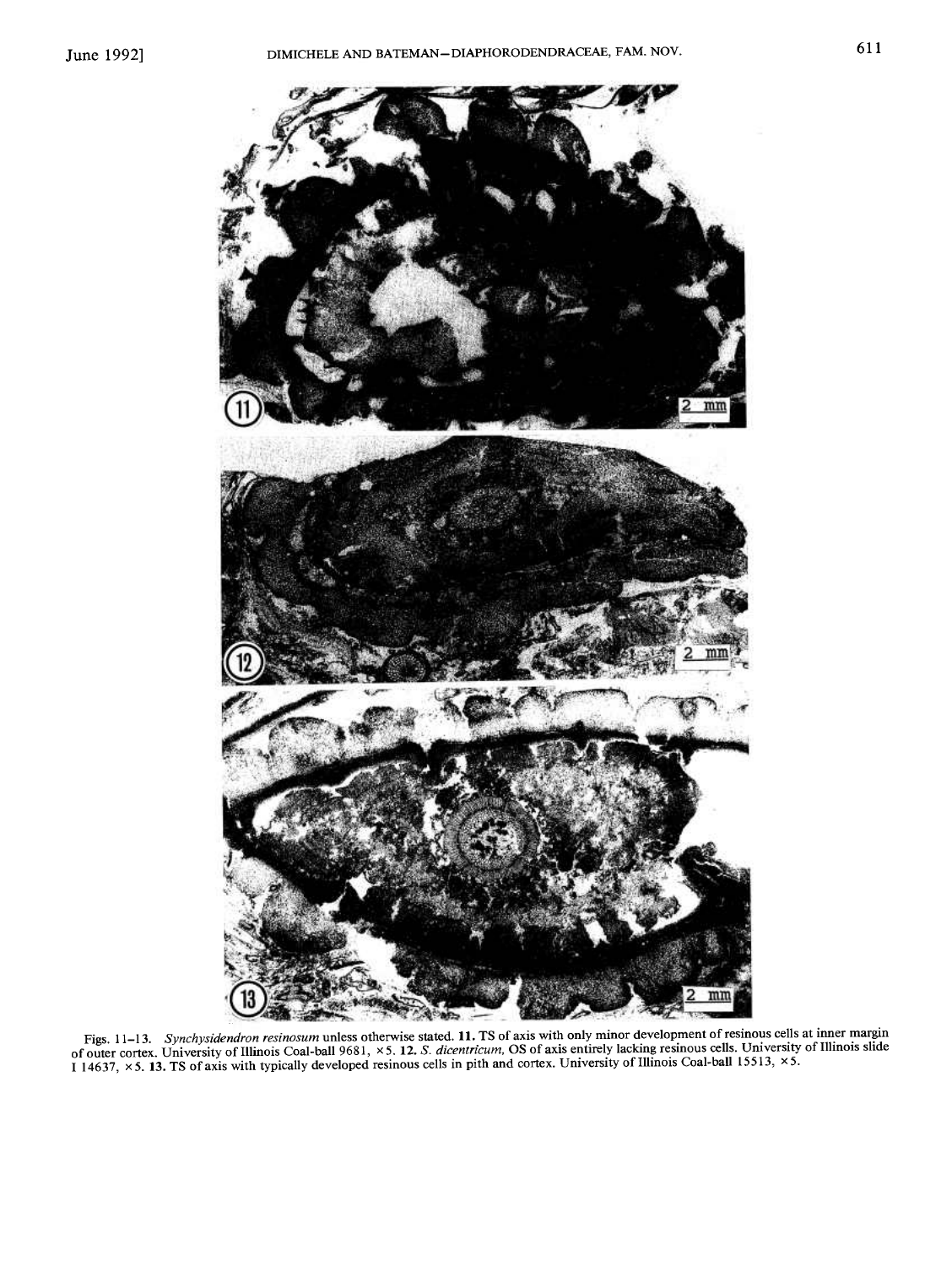

Fig. 14. Reconstructions of (a) *Diaphorodendron scleroticum* and (b) *Synchysidendron dicentricum,* together with (c) the megasporangiate (left) and microsporangiate (right) *Achlamydocarpon varius* conesshared by both whole-plant genera. Bars =  $5 \text{ m}$  (a, b), 1 cm (c). Sources: Bateman, DiMichele, and Willard, in press, Fig. <sup>1</sup> (a, b); Phillips and DiMichele, in press, Fig. 5 (c).

larger axes, but may be thin and difficult to recognize in smaller axes, especially those lacking secondary xylem. Increase in periderm thickness accommodated by fissuring of phellem in areas between leaf cushions; no tangential cellular expansion in intercushion areas.

Mature trees exhibit determinate growth, with trunk dichotomizing isotomously only in final phases of development. Gross habit consists ofa central trunk bearing rows of deciduous lateral branches, produced by strongly anisotomous branching of the trunk apex. Lateral branch traces associated with gap in stem primary xylem. Lateral branch systems dichotomize anisotomously. Cones borne on minor branches resulting from strong anisotomies; cone branches generally protostelic (although core of parenchyma cells may be present), rare. Overall habit suggests polycarpic reproduction, with low reproductive allocation at any one period of time.

Rooting organs of stigmarian rhizomorph-type. Rhizomorph periderm similar to that of stem. Lateral appendages (rootlets) lack connectives.

Cones assignable to *Achlamydocarpon varius,* megaspores assignable to *Cystosporities varius,* microspores assignable to *Granisporities medius.*

Type species: *Diaphorodendron vasculare* (Binney) DiMichele. 1985. *Systematic Botany,* 10: 454.

Lateral branch systems of *Diaphorodendron vasculare* have moderate amounts ofwood and periderm and slightly anisotomous to isotomous branching. Secretorylike cells are common at the inner edge of the outer cortex. Cell walls of stelar parenchyma frequently are secondarily thickened. Phelloderm has weakly to moderately developed tangential alternation of thick-walled and thin-walled arcs of cells. Leaf cushions have little ornamentation and a strongly angular diamond shape.

#### Additional species:

*Diaphorodendron scleroticum* (Pannell) DiMichele. 1985. *Systematic Botany,* 10: 455.

Lateral branches of *Diaphorodendron scleroticum* are strongly anisotomous, rarely deciduous, and possibly were retained for extended periods on the main trunk. Stems generally have extensive development of sclerotic or secretory tissue in all cortical zones. Phelloderm shows a strongly developed alternation of thick-walled and thinwalled tangential arcs of dark-colored cells. Phellem is distinctly yellowish in color and appears secretory or resinous. Leaf cushions are relatively flat, with complex external morphology, including a well-defined, plicate lower keel, an upper keel plication that partially overhangs the ligule pit aperture, and a small ligule pit.

*Diaphorodendron phillipsii* DiMichele. 1985. *Systematic Botany,* 10: 455.

The shoot system *oiDiaphorodendron phillipsii* is haplostelic throughout, although the central part of the stele is highly parenchymatous in larger axes. Lateral branch systems branch in a nearly isotomous manner, lack wood, and have little or no periderm. Small cavities are present at the outer edge of the outer cortex. Little or no secretory tissue is present in the cortex. Periderm in the stem is characterized by very thick phellem, equal to or greater than the thickness of the phelloderm. Leaf cushions are oval in shape with a poorly developed keel that is flat and highly plicate, particularly below the leaf scar.

#### TAXONOMIC DELIMITATION AND CHARACTER ANALYSIS

*Families—A.* recent cladistic analysis encompassing 16 species of ten arborescent lycopsid genera showed that there are several well-supported groups of species that warrant recognition as families (Bateman, DiMichele, and Willard, in press). Some of these species groups conform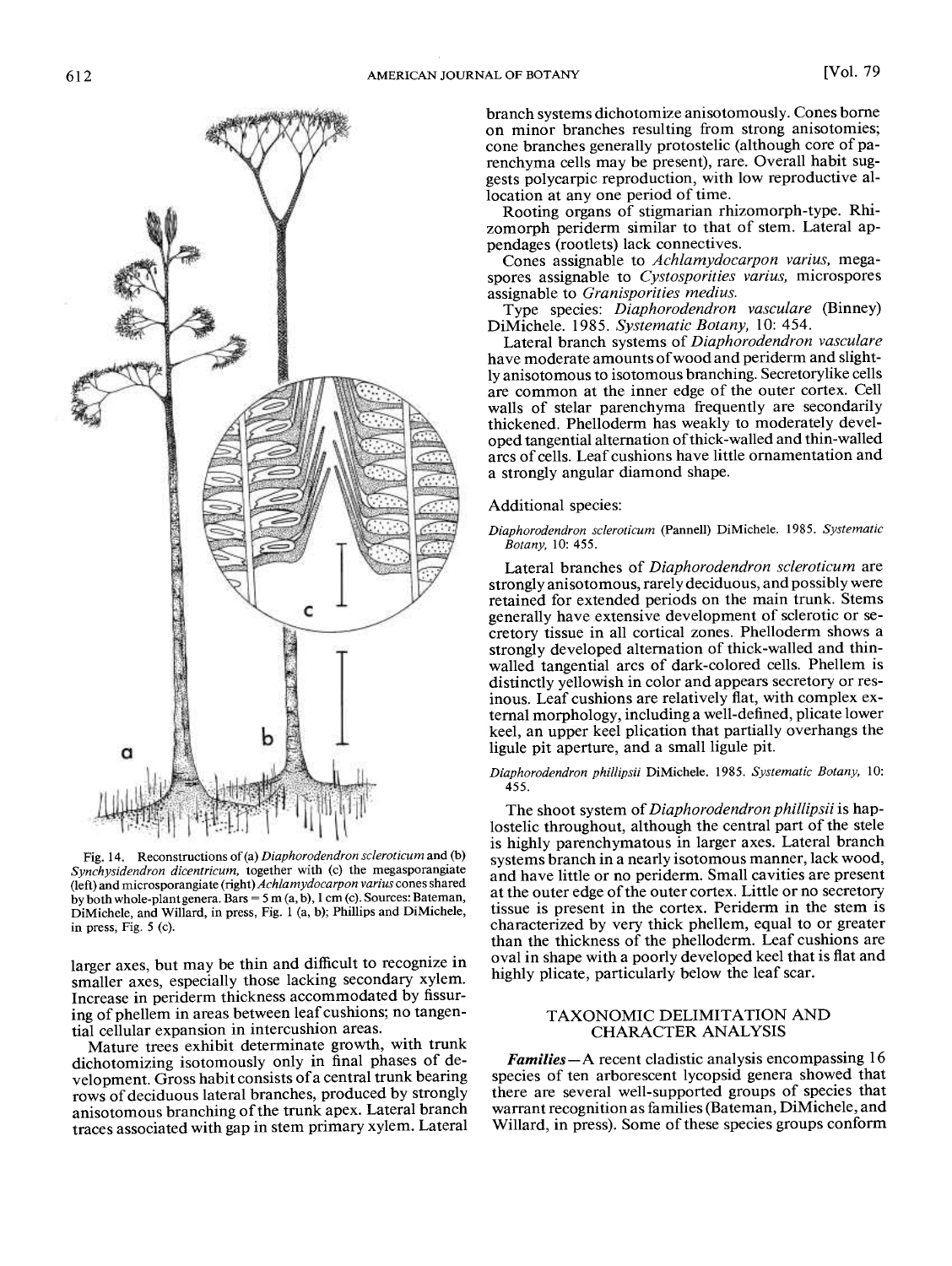well to already recognized families, whereas others do not. Families of arborescent lycopsids traditionally have served mainly as categories in the management of formand organ-taxa, with reproductive and vegetative parts ofthe same species placed in different families (e.g., Chaloner, 1967; Meyen, 1987); such families have not been based on reconstructed whole plants, nor have they been delimited using the criterion of monophyly.

*Diaphorodendron* and *Synchysidendron* are united in the new family Diaphorodendraceae by a large number of derived traits. Although extensive, the character state list (Table 1) does not convey the full degree of morphological distinctiveness these traits confer on the *Diaphorodendron-Synchysidendron* clade, the best supported higher-level group of species in the arborescent lycopsids.

Other distinct monophyletic groups among the arborescent lycopsids analyzed by Bateman, DiMichele, and Willard (in press) include *Anabathra* (formerly *Paralycopodites), Sigillaria,* and the derived *Hizemodendron-Lepidodendron s.s.-Lepidophloios* clade. These are comparable with the families Flemingitaceae, Sigillariostrobaceae, and Lepidocarpaceae of Thomas and Brack-Hanes (1984), although there are important differences that render this existing classification incompatible with our phylogenetic analysis (we are currently preparing a high level taxonomic revision of the rhizomorphic lycopsids).

*Genera—Synchysidendron* is distinctive in numerous attributes, which include features ofall stem tissue regions (Table 2). Particularly characteristic are the parenchymatous partings in the stele (Figs. 5,7, 13) that led Arnold (1960) to name the new species *Lepidodendron schizostelicum* (a synonym of *Synchysidendron dicentricum).* The connection of these partings to broad wood rays, which are much larger than the rays found in any other arborescent lycopsid, is highly diagnostic. These large areas of vascular parenchyma limit the energetic investment of the plant in lignified tissues, which is consistent with its monocarpic habit and probable rapid growth (DiMichele and Phillips, 1985; Phillips and DiMichele, in press).

Lunate leaf-trace sheaths in the middle cortex also are diagnostic of the genus. These are very conspicuous in *S*. *resinosum,* where they usually are filled with dark secretorylike substances (Figs. 1, 3, 6). These cells were unusually resistant to decay, and frequently persisted longer than the other parenchyma cells of the middle cortex. Such leaf-trace sheaths characterize even the smallest twigs, permitting them to be distinguished from comparably sized branches of *Diaphorodendron.*

*Synchysidendron* leaf cushions (Figs. 1, 8–13) are more like those *ofLepidodendron* s.s. (i.e., *L. hickii)* than those of *Diaphorodendron.* The relatively fleshy character, the tendency of the cushions on smaller branches to be of nearly equal height and width, the distinct adaxial slope of the ligule pit, and the large size of the ligule are quite distinct from *Diaphorodendron,* but similar in morphology and pattern of shape change to *Lepidodendron* (DiMichele, 1983; DiMichele, Pfefferkom, and Gillespie, 1984). The lack ofinfrafoliar parichnos, the subscar transverse groove (which is not connected to the parichnos system as illustrated by Felix, 1952), and the smaller maximum size of cushions permit *Synchysidendron* leaf cushions to be differentiated from those of *Lepidodendron.*

Growth habit clearly distinguishes *Synchysidendron* from *Diaphorodendron* (Fig. 14). Much of what has been inferred about their growth architectures (DiMichele, 1979b, 1981) has been corroborated by discoveries of entire fallen trees; although compressed, they can be correlated with petrifactions using leaf-cushion morphology (Wnuk, 1985). Most of the life of a *Synchysidendron* tree was spent as an unbranched pole shrouded in leaves. A crown was produced only in the final phases of growth and associated reproduction, rendering the tree functionally monocarpic (DiMichele and Phillips, 1985). The remains of such trees are consistently associated with large numbers of the disseminule *Achlamydocarpon varius*, suggesting high reproductive output over a short period of time (DiMichele and Phillips, 1985; Phillips and Di-Michele, in press).

In contrast, *Diaphorodendron* generated small conebearing branches lateral to the main trunk (DiMichele, 1981). As a consequence ofthis habit, *Diaphorodendron* trees were polycarpic (DiMichele and Phillips, 1985), but devoted comparatively little energetic effort to reproduction at any one time, suggested by their repeated association with relatively small numbers of *Achlamydocarpon varius* disseminules (Phillips and DiMichele, in press).

Despite the numerous differences of vegetative morphology and habit, all species of *Synchysidendron* and *Diaphorodendron,* as presently understood, appear to possess identical reproductive organs (Leisman and Phillips, 1979; Phillips, 1979; DiMichele, 1981; DiMichele and Phillips, 1985). Although evidence for this is associational, species of each genus have been found in deposits where they are either the only arboreous lycopsid present or the only one other than*Lepidophloios* (which has markedly different reproductive organs); in either circumstance, *Achlamydocarpon varius* is consistently the only lycopsid reproductive structure present. In cases such as *Diaphorodendron vasculare* in the Murphysboro-equivalent coal of Indiana, *Diaphorodendron phillipsii* in the Summum Coal of Illinois, or *Synchysidendron dicentricum* in the Fleming Coal of Kansas, thousands of coal balls have been examined from each site without encountering evidence contradicting this interpretation.

The large suite of vegetative differences allows unambiguous assignment of species to the two genera, which define two ecological groups with distinct life history strategies, each closely linked to the timing of reproduction.

*Species—Two* species of *Synchysidendron* are known sufficiently well to allow formal recognition. *Synchysidendron dicentricum* is restricted to the Mineral and Fleming Coals of Kansas and northern Oklahoma, and *S. resinosum* occurs widely throughout the later Middle Pennsylvanian (Westphalian C and D). Other species undoubtedly exist. The most likely possibility is represented by some of the leaf cushions described by Hovelacque (1892) as *''Lepidodendron selaginoides"* (= *Diaphorodendron vasculare).* Probably from the Westphalian B-age Katharina Horizon in the Ruhr area of Germany, these have the distinctive characteristics of *Synchysidendron* (although the stems to which they were attached were not illustrated). *Synchysidendron-type* leaf cushions also occur in attachment to distinctive fragmentary axes in early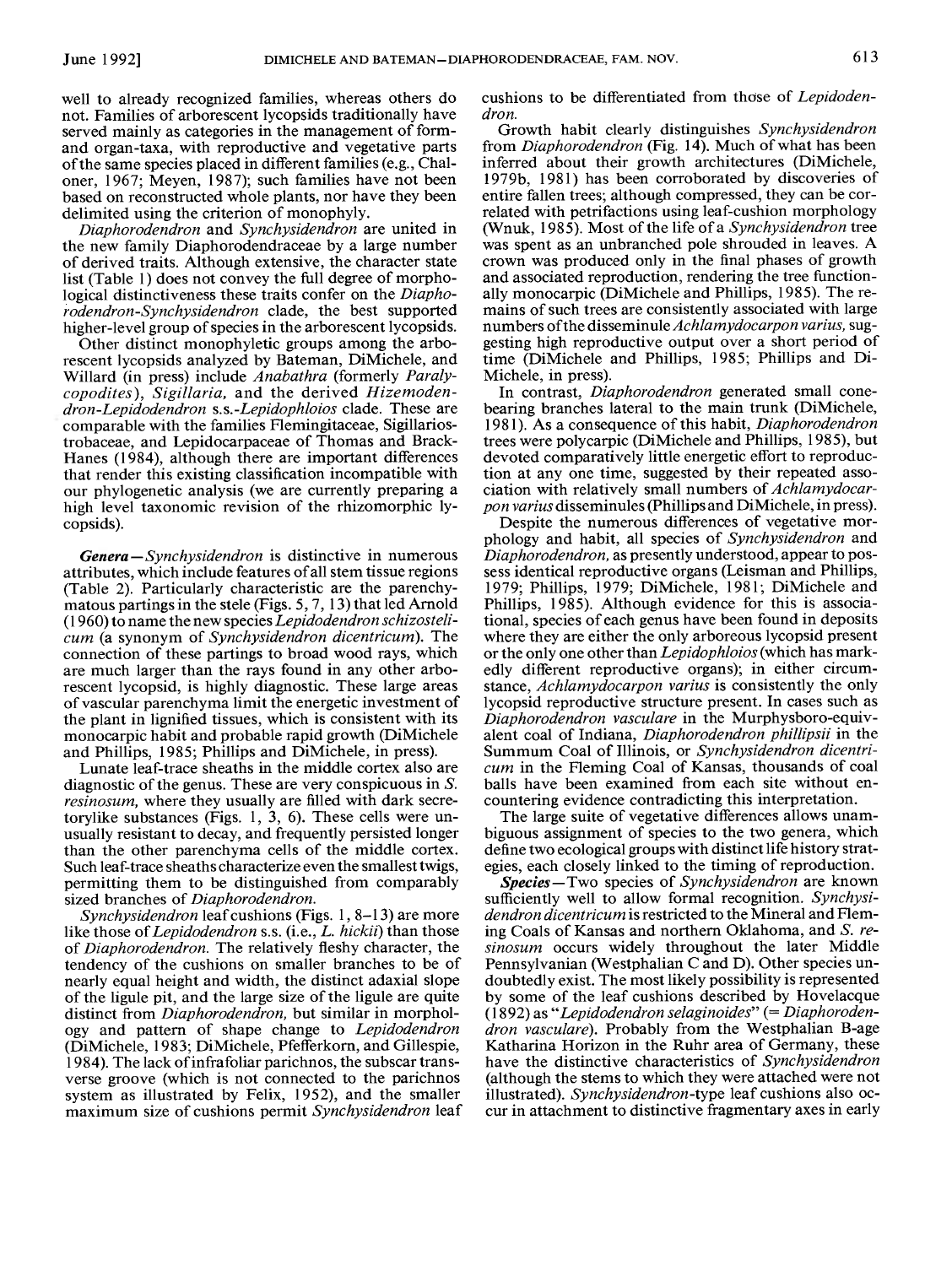

Fig. 15. Phylogeny of ten arborescent rhizomorphic lycopsid genera. Key reproductive innovations are shown on the major axis: 1) bisexual cone, 2) segregation of megasporophylls and microsporophylls into separate unisexual cones, 3) reduction to a single functional megaspore, 4) lateral expansion of megasporophyll alations, 5) enclosure of megasporophyl! by alations. Growth habits (not to scale) are mapped onto the cladogram: pseudoherbs *{Paurodendron, Oxroadia, Hizemodendron),* terminal cone/fertile zones *(Chaloneria),* lateral cauline peduncles *{Sigillaria),* lateral branches *{Anabathra, Diaphorodendron),* terminal crown branches *(Synchysidendron, Lepidodendron, Lepidophloios).* Trees are indicated by solid triangles, small-bodied genera by open triangles. Cladogram topology reduced from Fig. 6 of Bateman, DiMichele, and Willard (in press). Double lines denote the Diaphorodendraceae; full details of the part of the cladogram encompassing the Diaphorodendraceae are given in Fig. 16 and Tables 1-3 (see also Bateman, in press).

Middle Pennsylvanian (Westphalian B) coals of the Appalachian Basin in the United States.

*Synchysidendron dicentricum* and *S. resinosum* are identical in most aspects of their vegetative and reproductive morphologies (Figs. 1-13). This led to their treatment as a single species in an earlier morphological study (DiMichele, 1979b). However, the two species are diagnosable *{sensu* Nixon and Wheeler, 1990); they have fixed autapomorphic traits that permit unambiguous recognition (Table 3; cf. Figs. 3, 4), provided that the relevant tissues have persisted. This morphological species concept is widely (if implicitly) used in paleontology, where we have access only to the structural attributes of extinct organisms.

*Diaphorodendron* species, like those of *Synchysidendron,* differ in relatively minor traits (Table 3); nonetheless, these have a marked effect on the overall appearance ofisolated, fragmentary axes. *Diaphorodendron phillipsii* is characterized by cavities at the interface of the outer cortex and periderm. The more robust *D. scleroticum* possessed persistent lateral branches and larger leaves, the latter reflected in abaxial grooves of the leaf and dorsiventral flattening of the leaf trace (these character states also typify leaves *oi Lepidodendron* and *Lepidophloios).*

### EVOLUTIONARY RELATIONSHIPS

*Species—The* close similarities of species within *Synchysidendron,* and within *Diaphorodendron,* are reflected in the small numbers (zero to three: Fig. 16) of character state transitions on the terminal branches of the cladogram; the number of characters supporting these branches would increase if the exclusively bistate characters used here were supplemented with meristic and metric attributes. Determining the relationship between the two species of *Synchysidendron* presents the same difficulty as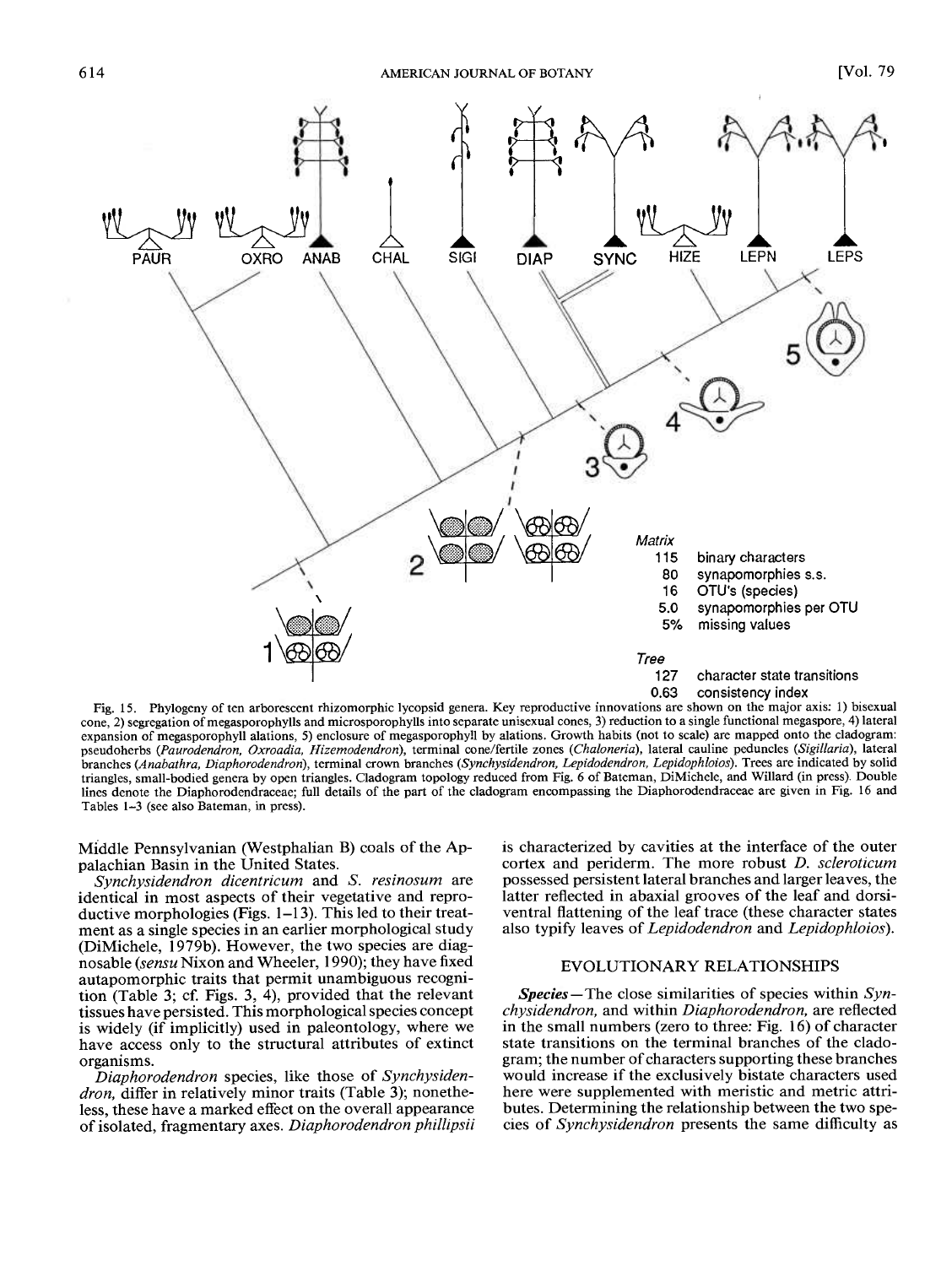that between the two genera; three-taxon statements cannot be made. The small degree of divergence may reflect adaptation to subtly different environments of growth, possibly salinity tolerance in the case of *S. dicentricum* (DiMichele, 1979b).

The cladogram *does* present a three-taxon statement for the species of *Diaphorodendron,* but we believe that the most parsimonious solution (Fig. 16) is incorrect! *Diaphorodendron phillipsii* (Westphalian D) is shown as primitive relative to the appreciably older *D. vasculare* (Westphalian A), which is depicted as sister group to *D. scleroticum* (also Westphalian D) on the basis of a single synapomorphy, specifically the presence of secondary xylem in lateral branches. In this instance, we favor evidence of first occurrences in the well-documented Pennsylvanian coal-swamp stratigraphy over strict adherence to morphological parsimony. Hence, we would prefer to add one step to the tree length by depicting woody lateral branches as a synapomorphy *oi Diaphorodendron* per se that was subsequently lost in *D. phillipsii.* This would allow interpretation of *D. vasculare,* which lacks autapomorphies in our bistate character matrix, as ancestral to *D. phillipsii* and *D. scleroticum;* together, these three species form a cline of increasing complexity in leaf-cushion morphology. *Diaphorodendron scleroticum* isthe most distinctive species of the genus (Table 3, Fig. 16; see also DiMichele, 1981, 1985); its persistent woody branches, dense cortical sclerenchyma, and stem with thick wood and periderm suggest that it was more robust and possibly longer-lived than its progenitors.

Genera - Although the evolutionary divergence of Dia*phorodendron* and *Synchysidendron* involved a profound change in reproductive *biology,* the *morphology* of the reproductive organs apparently was unaffected. Rather, a radical change in the timing of, and short-term allocation to, reproduction resulted from a change in growth habit. Although the cladogram (Figs. 15,16) by definition cannot resolve the ancestor-descendant relationship between these two sister genera, such evidence as we have suggests that *Diaphorodendron* is the more primitive of the pair. Dia*phorodendron* pre-dates *Synchysidendron* in the geological record (Fig. 16); first appearances of the two genera differ by approximately 2 million years, if Hovelacque's (1892) material is accepted as bona fide *Synchysidendron,* or approximately 6 million years if the unequivocal Westphalian D reconstructions are used as a baseline (timescale of Hess and Lippolt, 1986). *Diaphorodendron* also has a growth habit that is arguably plesiomorphic among the arborescent lycopsid clade (Bateman, DiMichele, and Willard, in press).

The environmental factors mediating this evolutionary change are open to speculation. There are, however, consistent differences in the kinds of plant associations in which *Diaphorodendron* and *Synchysidendron* occur. *Diaphorodendron* species, as polycarpic trees, appear to have tolerated a wide range of swamp habitats subject to disturbances of minor effect, including floods but not fires (DiMichele and Phillips, 1985,1988;Lesnikowska, 1989). They occur in coal zones characterized by taxonomically and structurally heterogeneous vegetation, where they typically are quantitatively abundant to dominant. This suggests a  $K$ -selected, site-occupying strategy. In contrast,

S. resinosum (D) S. dicentricum (C)



Fig. 16. Phylogeny of the Diaphorodendraceae, abstracted from the preferred most parsimonious cladogram of Bateman, DiMichele, and Willard (in press, Fig. 6; see also Fig. 15 of this paper). Branch lengths are proportional to the number of character state transitions occurring on branches following MINF optimization (e.g., Swofford, 1990). Categories include reversals  $(-)$ , parallel acquisitions  $(=)$ , and species-level autapomorphies (\*); the latter are absent from *D. vasculare.* Character state transitions on branch "a" are listed in Table 1, those on branches "b" and "c" are listed in Table 2, and those occurring on terminal branches are listed in Table 3. Earliest recorded occurrences of species are also shown, by citing one of stages A-D of the Westphalian in parentheses (cf. Leeder, 1988).

*Synchysidendron* species are rarely dominant elements, occurring in low abundance  $(5\%-10\%)$  of the biomass) in many kinds of assemblages. They reach greatest abundances in assemblages that are among the most taxonomically and structurally diverse of the coal-swamp forests (DiMichele and Phillips, 1988), hence possibly from areas of recent disturbance. *Synchysidendron* species appear more opportunistic and *r*-selected than those of *Diaphorodendron.* Wnuk (1985) determined that mature late Westphalian D-age *Synchysidendron* trees (named *^Lepidodendron' rimosum* in the compressed preservation state) were substantially larger than contemporaneous *Diaphorodendron* trees (named *'Lepidodendron' bretonense),* which appears to contradict the *r-K* (i.e., opportunist vs. site-occupier) distinction. However, height in arboreous lycopsids was probably related more strongly to propagule dispersal than to light capture. Consequently, greater stature would increase the likelihood of success of a monocarpic opportunist that exploited localized disturbance.

*IfDiaphorodendron* were ancestral to *Synchysidendron,* the many morphological changes that reflect these radical changes in habit and reproductive biology could have been caused by simple modifications to the relative timing of branching and reproduction. Our model of arborescent lycopsid construction emphasizes four basic structural modules: root, stem (trunk), terminally dichotomous "crown," and cone-bearing lateral branches (Bateman and DiMichele, 1991; Bateman, DiMichele, and WiUard, in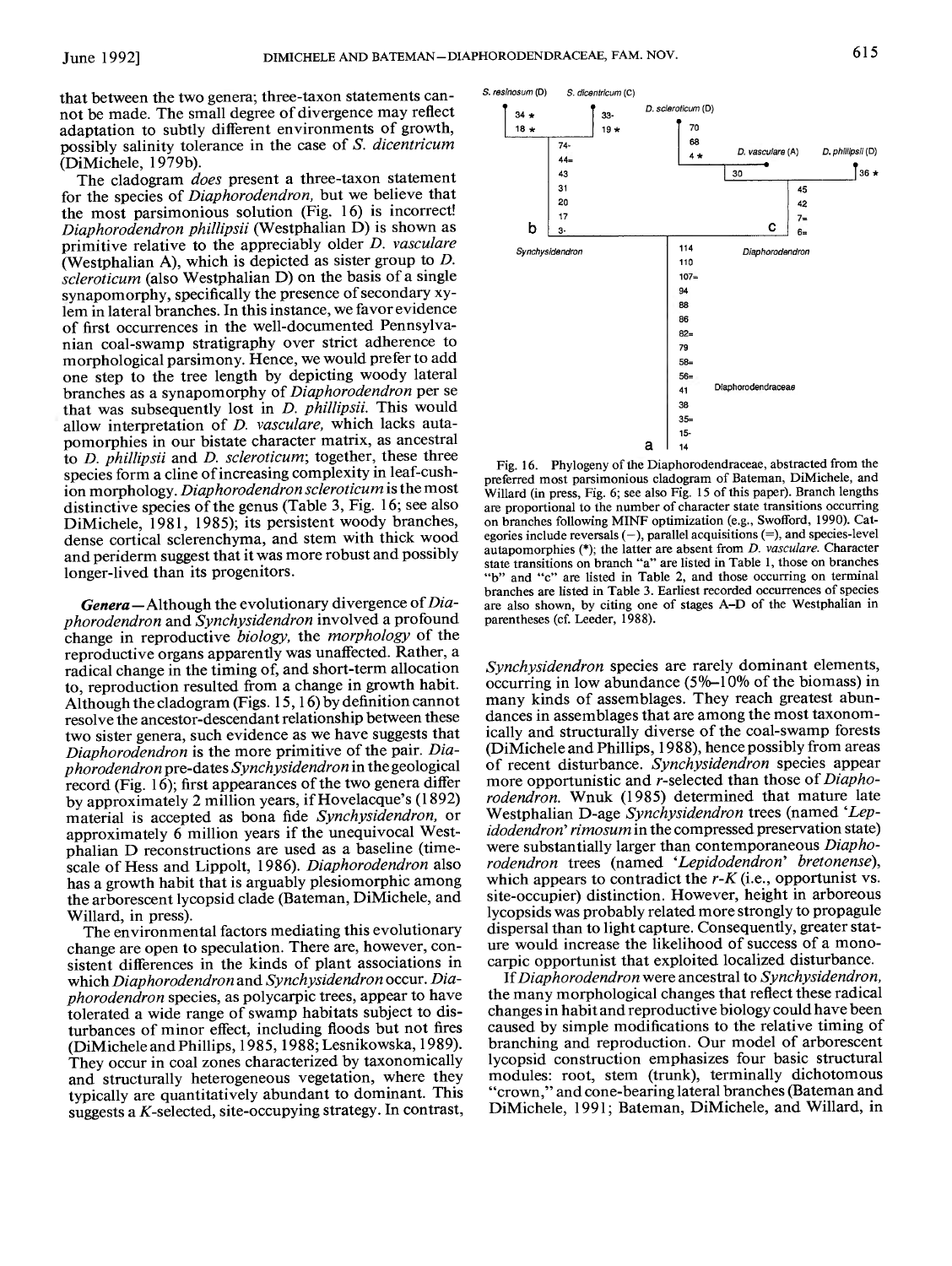press, Fig. 14; Bateman, in press). The transition from *Diaphorodendron* to *Synchysidendron* requires only a delay in the onset of production of cone-bearing lateral branches until terminal crown branching has begun. Associated changes include reduction of the number of cones per lateral branch to one, increase in the number of orders of crown dichotomy, and increase in trunk height. These are secondary, however, and only modify in detail the fundamental change in reproductive timing, which confers on the derived growth form of *Synchysidendron* a short reproductive interval at the end of the life span, and thereby heavily concentrates reproductive output. Similar changes in habit apparently generated the Lepidodendraceae, sister family of the Diaphorodendraceae (Fig. 15). The growth changes in these two phylogenetically distinct clades represent a parallelism in the sense of Kellogg (1990): transformationally homologous, but historically independent, events.

On the admittedly equivocal evidence ofthe distinctive leaf cushions illustrated by Hovelacque (1892), *Synchysidendron* appears in the fossil record of coal swamps soon after a period of minor extinctions and accompanying change in coal-swamp community structure near the Westphalian A-B boundary (Phillips and Peppers, 1984; Phillips, Peppers, and DiMichele, 1985), though wholeplant reconstructions have not been achieved for assemblages of *Synchysidendron* older than the Westphalian C  $(Fig. 16)$ . Westphalian A swamps of Euramerica generally were dominated by a diversity of arboreous lycopsid species, though the pteridosperm *Lyginopteris* was locally dominant. In the Westphalian B, the lycopsid diversity of any one swamp was markedly lower than that of earlier times, lyginopterids and numerous small ferns had become extinct, and cordaitalean gymnosperms had become prominent components ofmany plant communities. Several lines of evidence suggest that these vegetational changes reflect a change in climate and possibly greater intraswamp disturbance (Phillips and Peppers, 1984; Phillips and DiMichele, 1990; Winston, 1990).

These paleoecological, morphological, and stratigraphic patterns, and the inferences made from them, can be integrated into a credible scenario of constrained speculation. We suspect that the stem-species of *Synchysidendron* evolved from a species of *Diaphorodendron* in the coal swamps during a time of increasing intraswamp disturbance. The morphological transition may have been rapid, involving changes in habit and associated timing of reproduction of the kind outlined above. Trees with greater height and massive, short-term reproduction may have been capable of establishing and maintaining populations in swamps with a patchy pattern of disturbance, such as locally severe flooding or fire. *Synchysidendron* species were interstitial opportunists, present in low abundances across a swamp landscape; thisstrategy would have offered a low likelihood of establishment within more stable coal swamps. Thus, we envision the evolution of an r-selected opportunistic species from a more  $K$ -selected site-occupier during a narrow window of evolutionary opportunity. Once interbreeding populations were established, the probability of survival of the new life history would have been much higher than that of establishment as a new species under stable swamp conditions. In this case, the period ofinstability appearsto be a time in which the equilibrium (or near-equilibrium) dynamics of the swamp community were upset, permitting the invasion or establishment of new species. Following this geologically short interval, a new set of equilibrium dynamics was established; in effect, swamp community composition and the nature of interspecies interactions were reset (Knoll, 1985; DiMichele, Phillips, and Olmstead, 1987).

Although arboreouslycopsids are regarded as especially characteristic of coal swamps, most generic divergences may have occurred in clastic wetlands surrounding peat swamps or in more distant extrabasinal habitats, with subsequent migration into the coal swamps (DiMichele and Phillips, 1985; Scheckler, 1986a, b). This renders the probable intracoal-swamp divergence *ofSynchysidendron* from *Diaphorodendron* unusual (possibly unique). Regardless of habitat, this was one of the last generic divergences within the arboreous lycopsid clade prior to major extinctions at the Westphalian-Stephanian boundary (Phillips et al., 1974). If our phylogeny (Fig. 15) is correct, the occurrence of probable *Lepidophloios* (the most derived genus of the Lepidodendraceae) in upper Toumaisian strata (Long, 1968) of the Lower Carboniferous (Long, 1968) means that the Lepidodendraceae and Diaphorodendraceae must have diverged by the mid-Lower Carboniferous (Bateman, DiMichele, and Willard, in press, Fig. 16). We would not be surprised to find evidence *oiDiaphorodendron* in strata as old as the Upper Devonian.

#### LITERATURE CITED

- ARNOLD, C. A. 1960. A lepidodendrid stem from Kansas and its bearing on the problem of cambium and phloem in Paleozoic lycopods. Contributions of the Museum of Paleontology, University *ofMichigan* 10: 249-267.
- BANKS, H. P. 1968. The early history of land plants. In E. T. Drake [ed.], Evolution and environment, 73-107. Yale University Press, New Haven, CT.
- BATEMAN, R.M. In press. Morphometric reconstruction, paleobiology and phylogeny of *Oxroadia gracilis* Alvin emend, and *O. conferta* sp. nov., anatomically preserved rhizomorphic lycopsids from the Dinantian of Oxroad Bay, SE Scotland. *Palaeontographica B.*
- , AND W. A. DIMICHELE. 1991. *Hizemodendron,* gen. nov., a pseudoherbaceous segregate of *Lepidodendron* (Pennsylvanian): phylogenetic context for evolutionary changes in lycopsid growth architecture. *Systematic Botany* 16: 195-205.
- , AND D. A. WILLARD. In press. Experimental cladistic analyses of anatomically-preserved arborescent lycopsids from the Carboniferous of Euramerica: an essay in paleobotanical phylogenetics. *Annals ofthe Missouri Botanical Garden.*
- , AND G. W. RoTHWELL. 1990. A reappraisal of the Dinantian floras at Oxroad Bay, East Lothian, Scotland. 1. Floristics and the development of whole-plant concepts. *Transactions of the Royal Society of Edinburgh B* 81: 127-159.
- CHALONER, W. G. 1967. Lycophyta. *In* E. Boureau [ed.], Traite de paleobotanique, vol. 2, 435-802. Masson, Paris.
- CRANE, P. R. 1990. The phylogenetic context of microsporogenesis. *In* S. Blackmore and R. B. Knox [eds.], Microspores: evolution and ontogeny, 11-41. Academic Press, London.
- DIMICHELE, W. A. 1979a. Arborescent lycopods of Pennsylvanian age coals: *Lepidophloios. Palaeontographica B* 171: *51-11.*
- 1979b. Arborescent lycopods of Pennsylvanian age coals: Lep*idodendron dicentricum* C. Felix. *Palaeontographica* B 171: 122- 136.
- . 1980. *Paralycopodites* Morey & Morey, from the Carboniferous of Euramerica—a reassessment of the generic affinities and evolution of *"Lepidodendron" brevifolium* Williamson. *American Journal ofBotany 61:* 1466-1476.